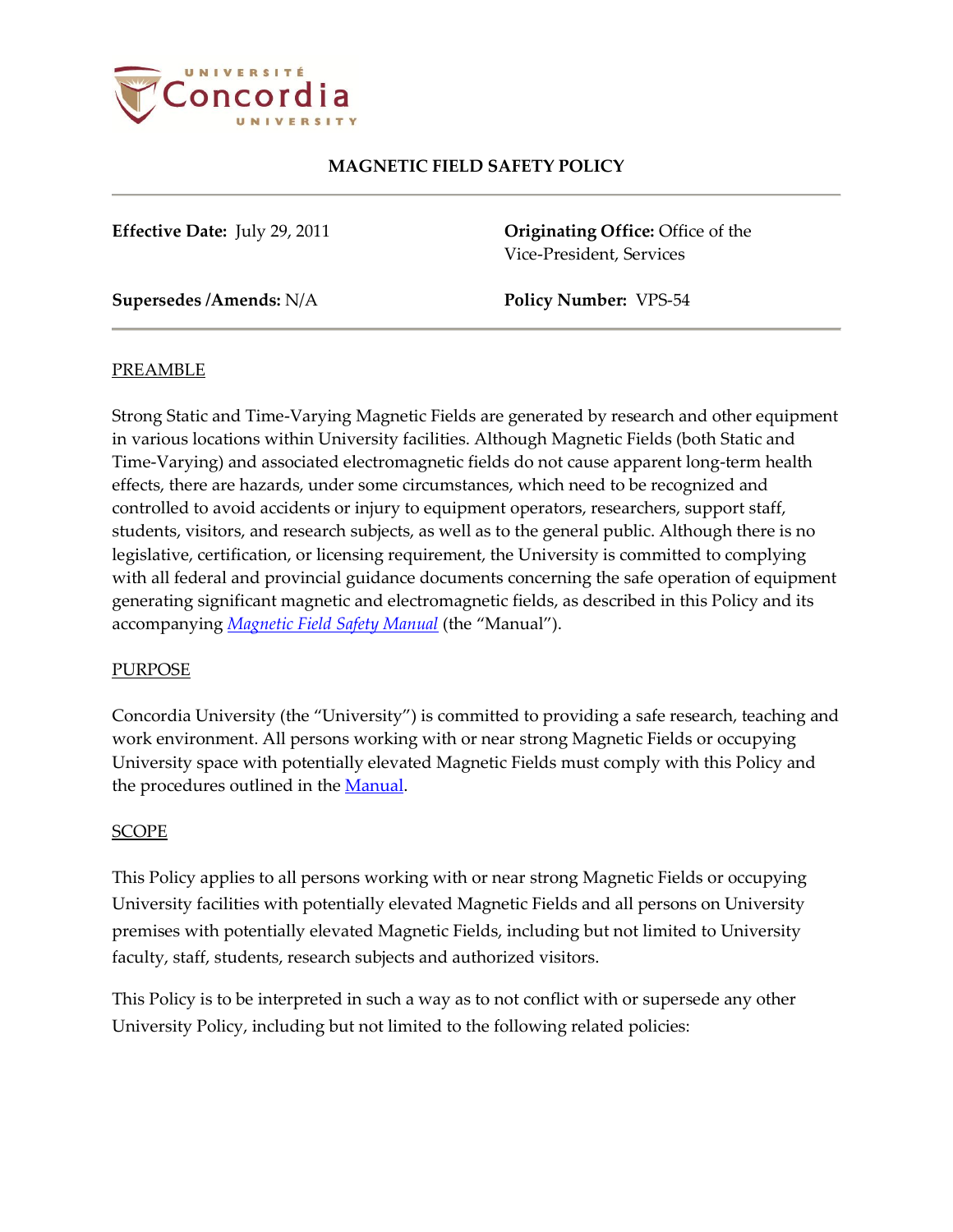

### Page 2 of 8

| Environmental Health and Safety Policy                | <b>VPS-40</b> |
|-------------------------------------------------------|---------------|
| Policy on Injury/Incident Reporting and Investigation | <b>VPS-42</b> |
| Policy on First Aid and Medical Emergencies           | <b>VPS-45</b> |
| Radiation Safety Policy                               | <b>VPS-46</b> |
| Policy on the Management of Hazardous Materials       | <b>VPS-47</b> |
| Hazardous Materials Spill Response Policy             | <b>VPS-48</b> |
| <b>Biosafety Policy</b>                               | <b>VPS-52</b> |

#### **DEFINITIONS**

For the purposes of this Policy:

*"Hertz (Hz)"* refers to the oscillation frequency of the electromagnetic field in cycles per second.

*"Magnetic Field"* is a force field created by a magnet or as a consequence of the movement of electric charges. Its intensity is measured in Tesla (T) or Gauss (G).

*"Magnetic Resonance"* refers to the phenomenon of absorption of certain frequencies of electromagnetic fields (usually Radiofrequency Range) by nuclei and electrons, atoms and molecules when oriented in strong Static Magnetic Fields and exploited in nuclear magnetic resonance spectroscopy (NMR), magnetic resonance imaging (MRI), and electron paramagnetic resonance spectroscopy (EPR).

*"Quenching"* refers to loss of cryogenic coolant from a superconducting magnet coil causing reversion to resistive state and loss of Magnetic Field.

*"Static Magnetic Field"* does not vary with time and is created by either a permanent magnet or a direct current electromagnet.

*"Radiofrequency Range"* is defined as electromagnetic fields oscillating between 10 MHz and 300 GHz.

*"Responsible Users"* refers to individuals authorized to operate large magnets or who work within Magnetic Fields of 0.5 mT (5 G) or greater, including facility managers, researchers, research support staff, and equipment operators.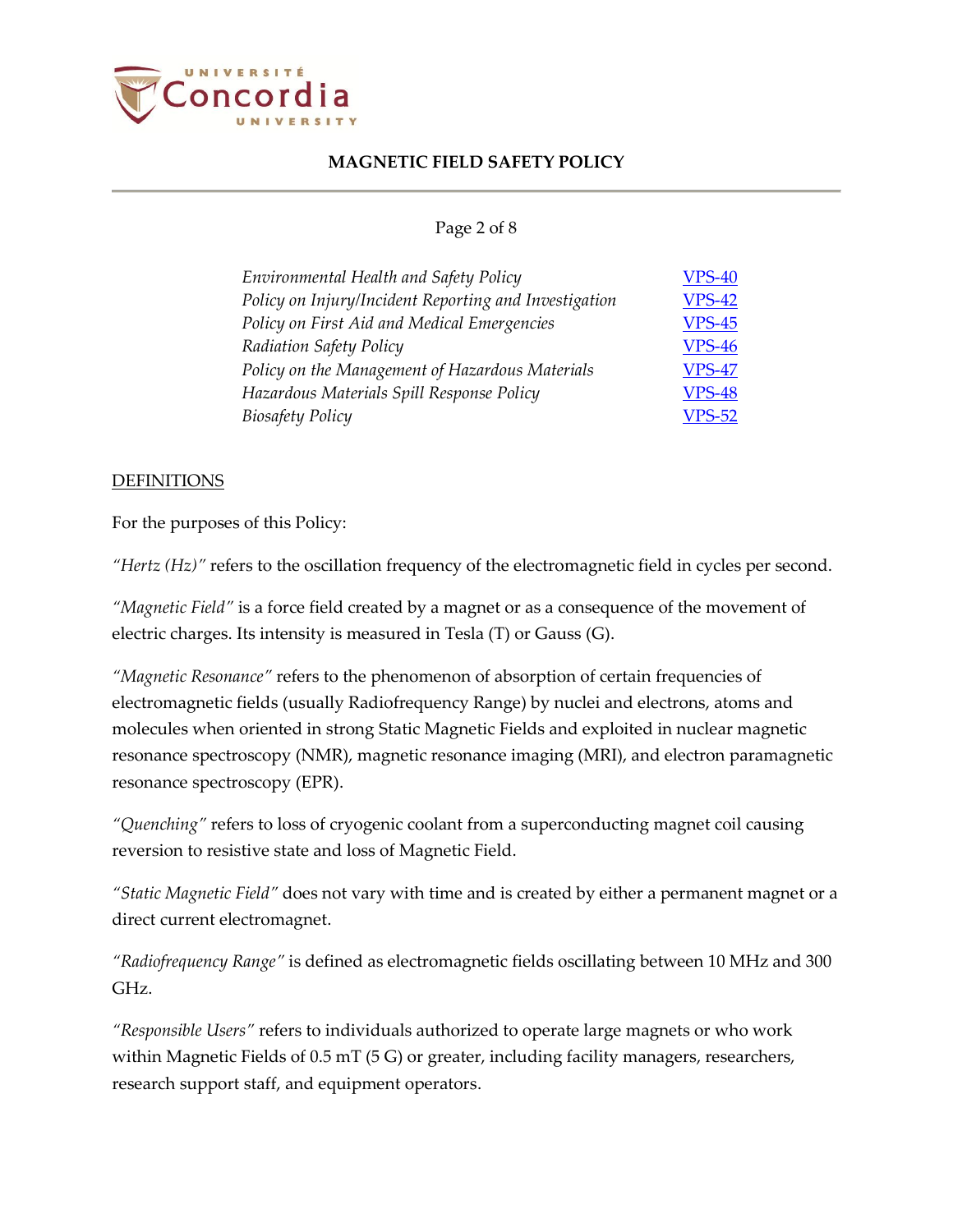

Page 3 of 8

*"Time-Varying Magnetic Field"* is produced by alternating currents at frequencies from one Hertz to the GHz range.

For more comprehensive definitions and terms, please refer to the [Manual.](http://ehs.concordia.ca/pdf/Magnetic_Field_Manual.pdf)

### POLICY

Composition and Mandate of the University Radiation Safety Committee ("URSC")

- 1. The Vice-President, Services has authorized the URSC to establish policies concerning the operation of equipment generating strong Magnetic Fields on behalf of the University. Such policies shall be enforced through the activities of the Chair of the URSC and the Radiation Safety Officer ("RSO"), who may delegate day-to-day compliance surveillance to a site-RSO.
- 2. The composition and mandate of the URSC is established by the University's *Radiation Safety Policy*, [\(VPS-46\)](http://www.concordia.ca/vpirsg/documents/policies/VPS-46.pdf) and further elaborated in the *[Radiation Safety Manual](http://ehs.concordia.ca/pdf/Radiation_Safety_Manual.pdf)*.

In matters dealing with Magnetic Fields, the URSC shall include at least one (1) member from each department that operates large magnets and at least one (1) member with theoretical and practical expertise in Magnetic Field safety.

- 3. The URSC:
	- i. Advises the Vice-President, Services regarding policies, procedures and guidelines on Magnetic Field safety, particularly with respect to operating large magnets in human research studies.
	- ii. Reviews University policies, procedures and practices to ensure compliance with applicable regulations and accepted '*best practices*' and safety standards.
	- iii. Establishes and oversees Magnetic Field protection and training programs.
	- iv. Reviews and approves all standard operating procedures and protocols for operators, workers, researchers, students, and research subjects exposed to large Magnetic Fields, including security and access control for routine cleaning, maintenance and emergency response.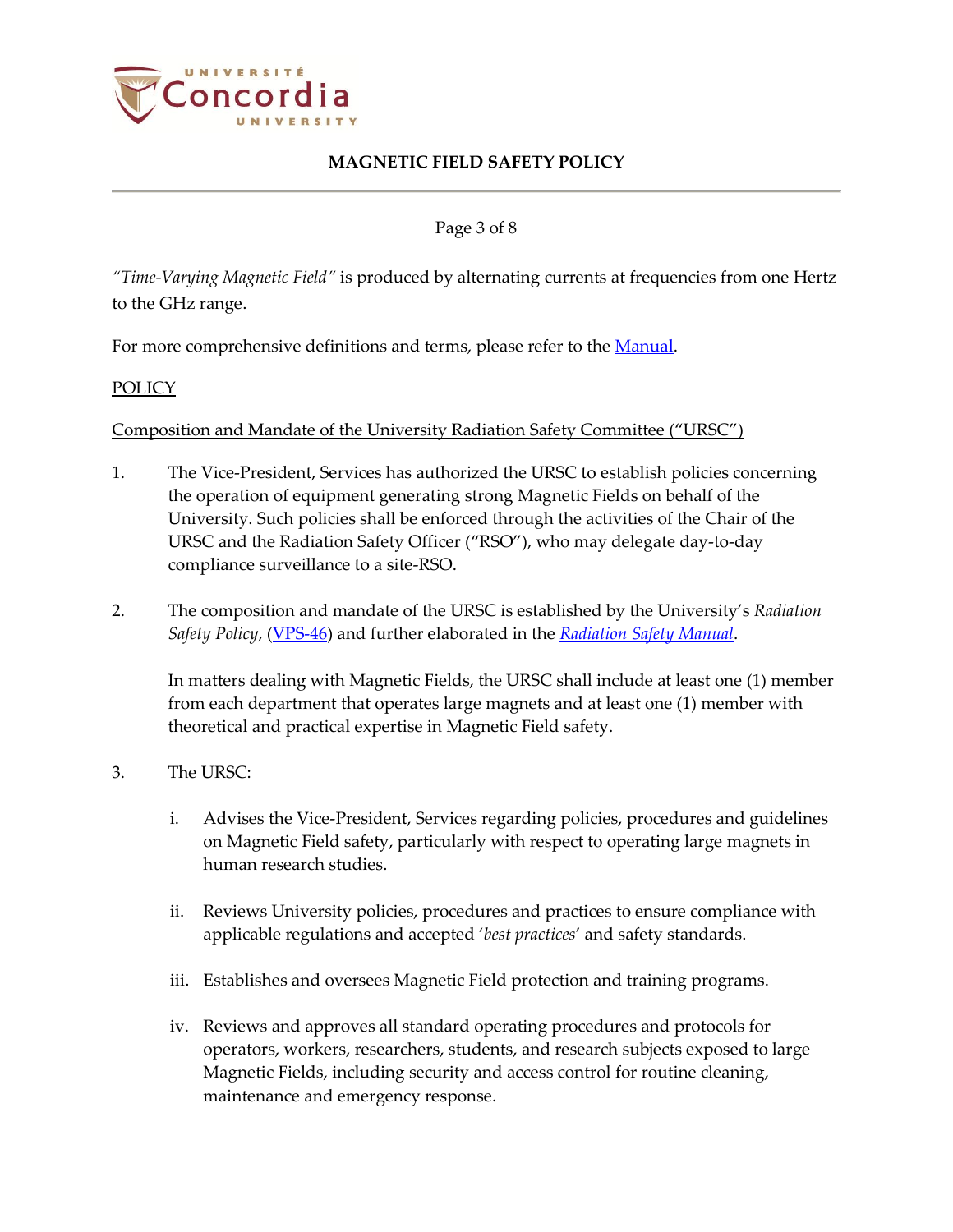

#### Page 4 of 8

- v. Reviews and approves protocols for human research studies following scientific merit and human research ethics approval by the University Human Research Ethics Committee ("UHREC") per the *Policy for the Ethical Review of Research Involving Humans*, [\(VPRGS-3\)](http://www.concordia.ca/vpirsg/documents/policies/VPRGS-3.pdf), or the external equivalent, to ensure safety of operators, research staff, students, and subjects.
- vi. Reviews and periodically updates the [Manual](http://ehs.concordia.ca/pdf/Magnetic_Field_Manual.pdf) on any issues related to Magnetic Field safety or necessitated by changes to legislative requirements or guidelines.
- vii. Reviews periodic inspection of Magnetic Resonance facilities, reports of incidents, standard operating procedures for use in human subjects, calibration, maintenance, repairs or renovations affecting the performance of equipment, and recommend corrective measures.
- viii. Maintains written records of activities, decisions, advice and recommendations to the senior administration of the University.
- 4. In addition to duties outlined in the *Radiation Safety Policy,* [\(VPS-46\)](http://www.concordia.ca/vpirsg/documents/policies/VPS-46.pdf) and further described in the *[Radiation Safety Manual](http://ehs.concordia.ca/pdf/Radiation_Safety_Manual.pdf)*, and in respect to Magnetic Field safety, the Chair of the URSC:
	- i. Corresponds with federal, provincial and municipal departments and agencies on behalf of the University with respect to activities involving large Magnetic Fields.
	- ii. With approval of the URSC, authorizes the operation of equipment generating Magnetic Fields greater that 0.1mT (1 G) to which any person could be exposed.
	- iii. With approval of the URSC, authorizes standard operating procedures involving all faculty, staff, students, research subjects and authorized visitors exposed to Magnetic Fields exceeding 0.1 mT (1 G).
	- iv. Authorizes the closing of University facilities, restricting access or suspending operation of equipment if a hazard is deemed to be excessive by the RSO or the URSC, or in emergency situations; immediately informs the Director of Security, Director of Environmental Health & Safety (EH&S), the appropriate facilities manager(s) about such closing and requests the RSO to change or post appropriate signs.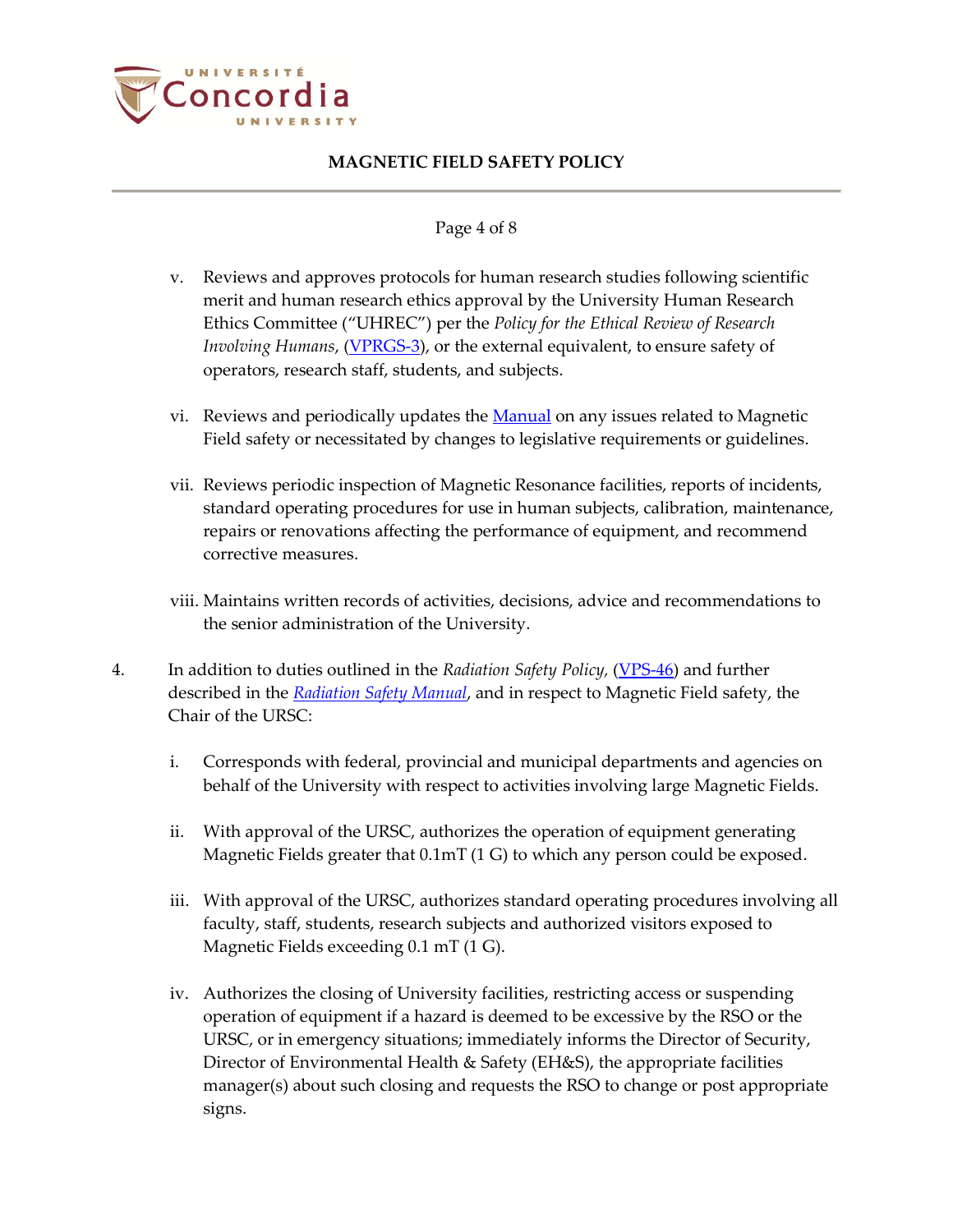

#### Page 5 of 8

- 5. In addition to duties and responsibilities listed in Section 3 of the *Radiation Safety Policy,* [\(VPS-46\)](http://www.concordia.ca/vpirsg/documents/policies/VPS-46.pdf) and the *[Radiation Safety Manual](http://ehs.concordia.ca/pdf/Radiation_Safety_Manual.pdf)*, and in respect to Magnetic Field safety, the RSO:
	- i. Ensures the day-to-day administration of the Magnetic Field safety and training program on behalf of the University.
	- ii. Advises and consults the Chair of the URSC regarding issues related to the University's use of Magnetic Resonance equipment so as to ensure that such use is carried out in accordance with all applicable legislation and health and safety guidelines.
	- iii. Ensures that records and reports required by the University or external agencies are prepared, maintained and submitted as required.
	- iv. Maintains the coordinates of all persons involved in the supervision and operation of equipment generating Magnetic Fields greater than 0.1 mT (1 G) who have received Magnetic Field safety training.
	- v. Keeps an inventory of all magnets capable of generating Magnetic Fields greater than 0.1 mT (1 G) including locations and records, shielding verification, calibration, maintenance, repairs, reconfiguration or modification.
	- vi. Provides safety warning signs, copies of all relevant regulations and guidelines and information regarding safety equipment or materials required.
	- vii. Provides reports of incidents involving Magnetic Fields to the URSC, the Director of Security and the Director of EH&S, and the appropriate facility manager(s) and administrators with recommendations for corrective action.
	- viii. Routinely (at least semi-annually) inspects University facilities to assess compliance with University policies and approved standard operating procedures as well as adequacy of shielding, access controls and training of personnel; notifies operators, facilities managers, researchers, and units heads of any remedial action, when required.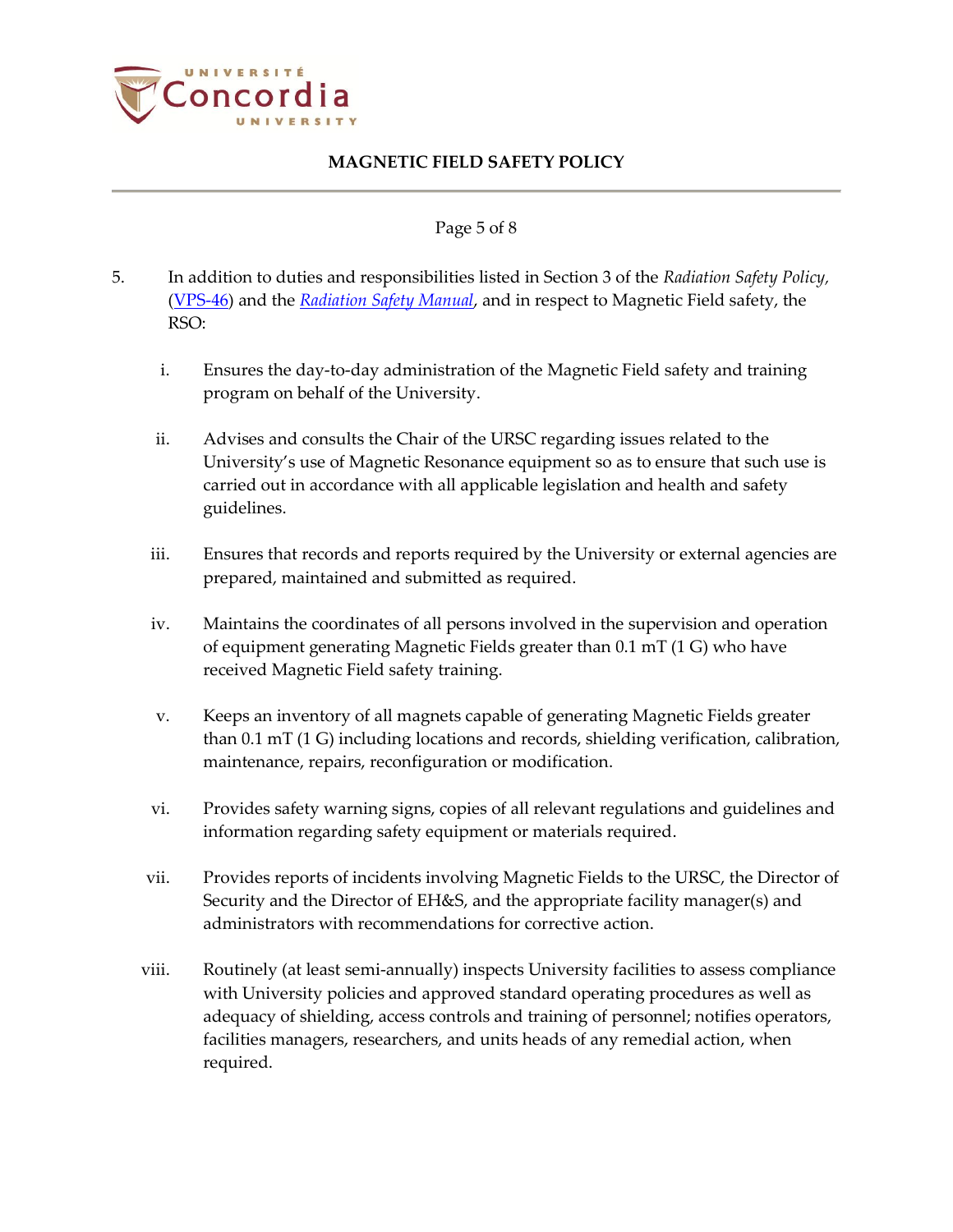

#### Page 6 of 8

- ix. Ensures that all persons (faculty, staff, students, research subjects and authorized, visitors) who may be exposed to Magnetic Fields greater than 0.5 mT (5 G) are adequately screened for ferromagnetic objects, particularly medical devices, and advised of potential health risks and potential damage to personal property.
- x. Ensures that any maintenance staff (custodial distribution, facilities maintenance) and any emergency staff (security, emergency responders) are screened, trained and supervised when approaching large magnets.
- xi. May delegate duties and responsibilities to the Magnetic Field Safety Officer or Site-RSO as appropriate, in consultation with the Director, EH&S and the Chair of the URSC.

### Authorization Process

- 6. The URSC approves the location, access controls, security arrangements and shielding required for the safe operation of magnets and Magnetic Resonance equipment.
- 7. The URSC approves the training and qualifications of persons authorized to operate large magnets and Magnetic Resonance equipment who work within the 0.5 mT (5 G) zone.
- 8. An authorization to operate large magnets and Magnetic Resonance equipment may not exceed a period of two (2) years. Such authorization may be withdrawn in the event of non-compliance with this Policy, the [Manual,](http://ehs.concordia.ca/pdf/Magnetic_Field_Manual.pdf) specific authorization conditions, or in the event of serious health risks.
- 9. The authorization to expose human research subjects to fields greater than 0.5 mT (5 G) will only be granted following satisfactory scientific merit review and approval of protocols by the UHREC per the *Policy for the Ethical Review of Research Involving Humans*, [\(VPRGS-3\)](http://www.concordia.ca/vpirsg/documents/policies/VPRGS-3.pdf).
- 10. The URSC must be advised of any change to Magnetic Resonance equipment and its location, operating procedures, operators or supervisors.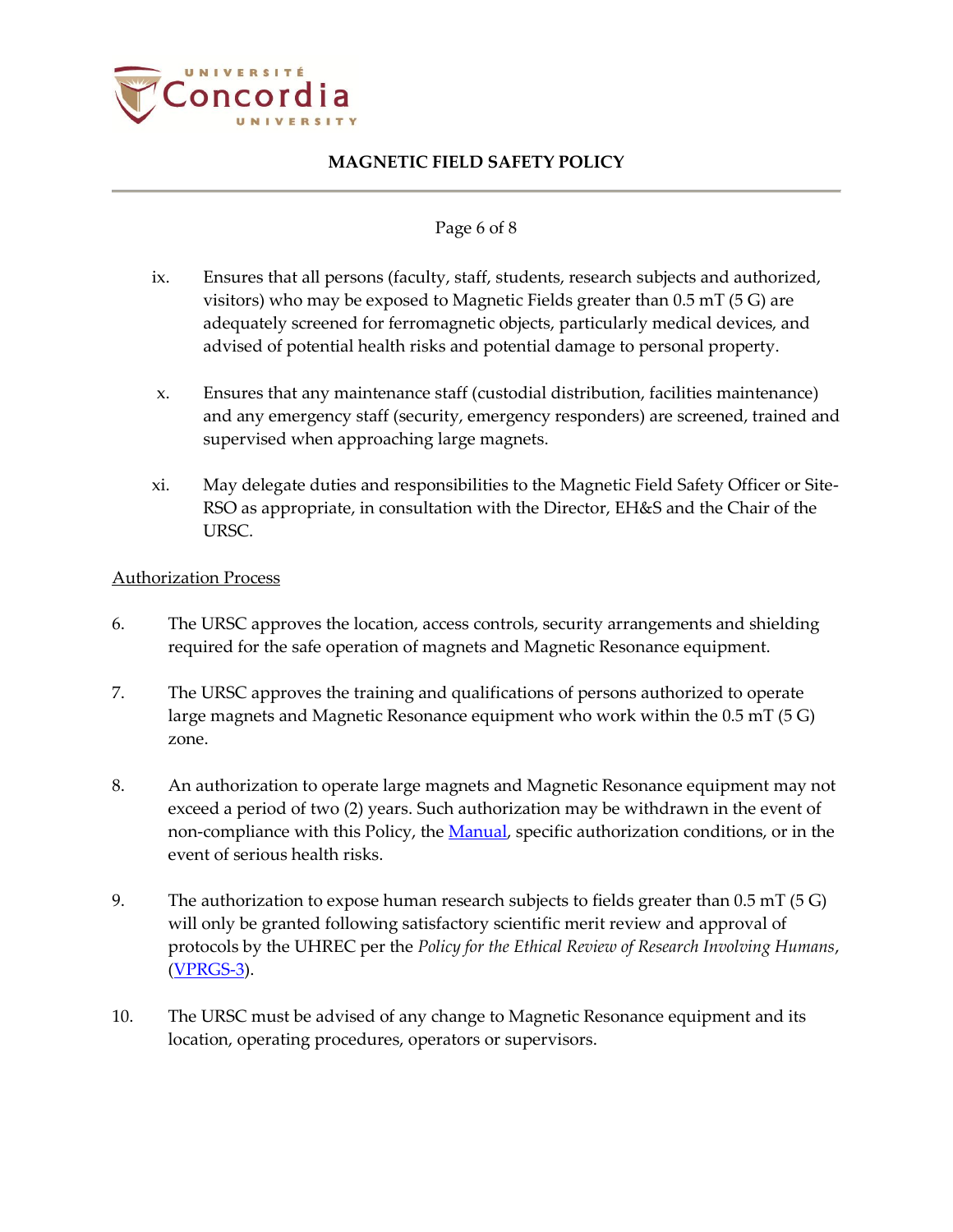

Page 7 of 8

### Responsible Users

### 11. A Responsible User:

- i. Ensures that all persons working or accessing Magnetic Field-generating equipment under their supervision or control, or in facilities under their jurisdiction, fully complies with all approved standard operating procedures and applicable legislation, regulations and guidelines set forth in this Policy and the [Manual.](http://ehs.concordia.ca/pdf/Magnetic_Field_Manual.pdf)
- ii. Strictly adheres to protocols approved by the UHREC and/or the URSC with respect to exposure of human research subjects to Magnetic Fields greater than 0.5 mT (5 G) and in particular, ensures thorough and rigorous medical and physical screening of research subjects with respect to ferromagnetic materials, conducting metallic implants and medical devices potentially putting individuals at risk. Such exposure of research subjects will be carried out under the supervision of a qualified medical practitioner and executed by a qualified radiology technician.
- iii. Makes certain that individuals working under his/her supervision or in facilities under his/her jurisdiction are properly trained, supervised and aware of the potential risks, safety procedures, emergency procedures and the proper operation of equipment to prevent unintended exposure to themselves and others.
- iv. Restricts access to magnet rooms and control rooms to authorized persons only and accompanies visitors or research subjects to such areas after the appropriate screening and only after informing these research subjects of the risks related to Magnetic Fields.
- v. Provides the RSO with twenty-four (24) hour contact numbers of individuals able to respond in emergency situations, and notifies the RSO of any personnel changes, including the addition or removal of students and employees on authorization lists.
- vi. Is responsible for maintaining all warning signs in visible locations, safety and emergency instructions and any safety equipment required by the RSO.
- vii. Maintains up-to-date logbooks, standard operating procedures, operation manuals, and the [Manual.](http://ehs.concordia.ca/pdf/Magnetic_Field_Manual.pdf) Such documentation shall be placed in a visible location within the